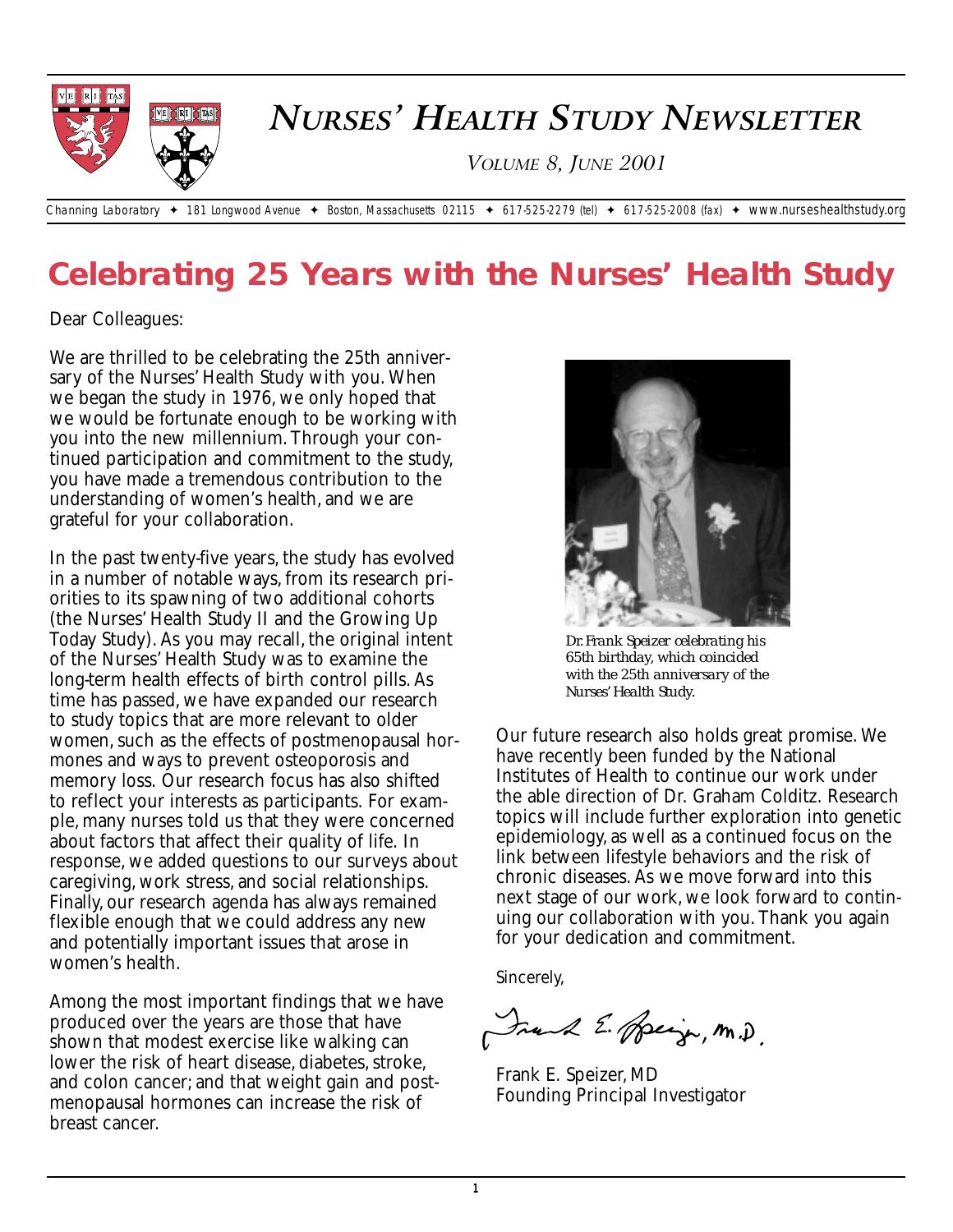### **Genetic Analysis**



Technological advances in recent years have led to an explosion in the knowledge of human genetics. Laboratory investigators have shown that alterations in specific genes can cause the transforma-

tion of a normal cell into a cancer cell—and that mutations in multiple genes are required to produce the most common forms of cancer. Much of the research on cancer genetics, including that of the Nurses' Health Study, now focuses on understanding how genes interact with lifestyle factors and environmental carcinogens to cause cancer. For example, although most people with lung cancer are smokers, the large majority of smokers never develop the disease. This suggests that some people might be more genetically susceptible to the dangers of cigarette smoking than others. By combining epidemiology with the exciting science of genetics, we hope to better understand what causes different types of cancer and how to prevent them.

In the Nurses' Health Study, our genetics research is currently focused on endometrial cancer, the most common gynecologic malignancy in the United States. This disease is thought to be caused primarily by an imbalance between estrogen and progesterone, or more specifically, by too much estrogen and not enough progesterone. For example, women who take estrogen after menopause without also taking progesterone have a greatly increased risk of endometrial cancer. Similarly, women whose menstrual periods began early in adolescence—and those who reached menopause late—are also at increased risk, since they will have been exposed to high levels of estrogen for a greater duration of their lives. However, many women with these risk factors never develop endometrial cancer, and this is probably due to variations in the genes that regulate estrogen. To address this in the Nurses' Health Study, we are using blood samples collected in 1989/1990 and assessing whether genetic alterations in the hormone pathway are associated with the risk of endometrial cancer. We will also examine whether these alterations interact with the risk factors mentioned above to further affect risk. Because our analyses are still considered research rather than clinical tests, we do not return individual results to participants. As always, we will not share individual participants' data, including results from genetic tests, with anyone. ■

#### **Focus on Our Research Team**

With each newsletter, we like to introduce you to some of the researchers and staff members who make this important investigation possible. Please meet Dr. Immaculata De Vivo,Assistant Professor of Medicine at Harvard Medical School.



*Dr. Immaculata De Vivo*

Dr. De Vivo received her doctorate from Columbia University after completing her thesis on the study of genes and cancer in a population-based setting. She continued her education with two post-doctoral fellowships, one at the University of California at Berkeley and the other at Stanford University, where she studied mouse models of leukemia. She came to Boston in July 1998 to continue her focus on the human genetics of cancer.

Dr. De Vivo is one of a new breed of investigators to come on board with the Nurses' Health Study, and in particular, our research on the population genetics of cancer. In the past two years, she has received funding from the National Institutes of Health and the American Cancer Society to study the interaction between genes, hormones, and the risk of endometrial cancer. Dr. De Vivo combines lifestyle information collected from participants with the genetic information collected from blood samples to identify relationships in cancer risk.

Dr. De Vivo is a living example of the healthy lifestyle that is promoted by the Nurses' Health Study. She bikes to work every day and is an active runner and hiker in all weather. She is also an avid vegetarian. She loves puzzles and admits that the study of science, particularly the broad study of cancer, is like a giant puzzle. ■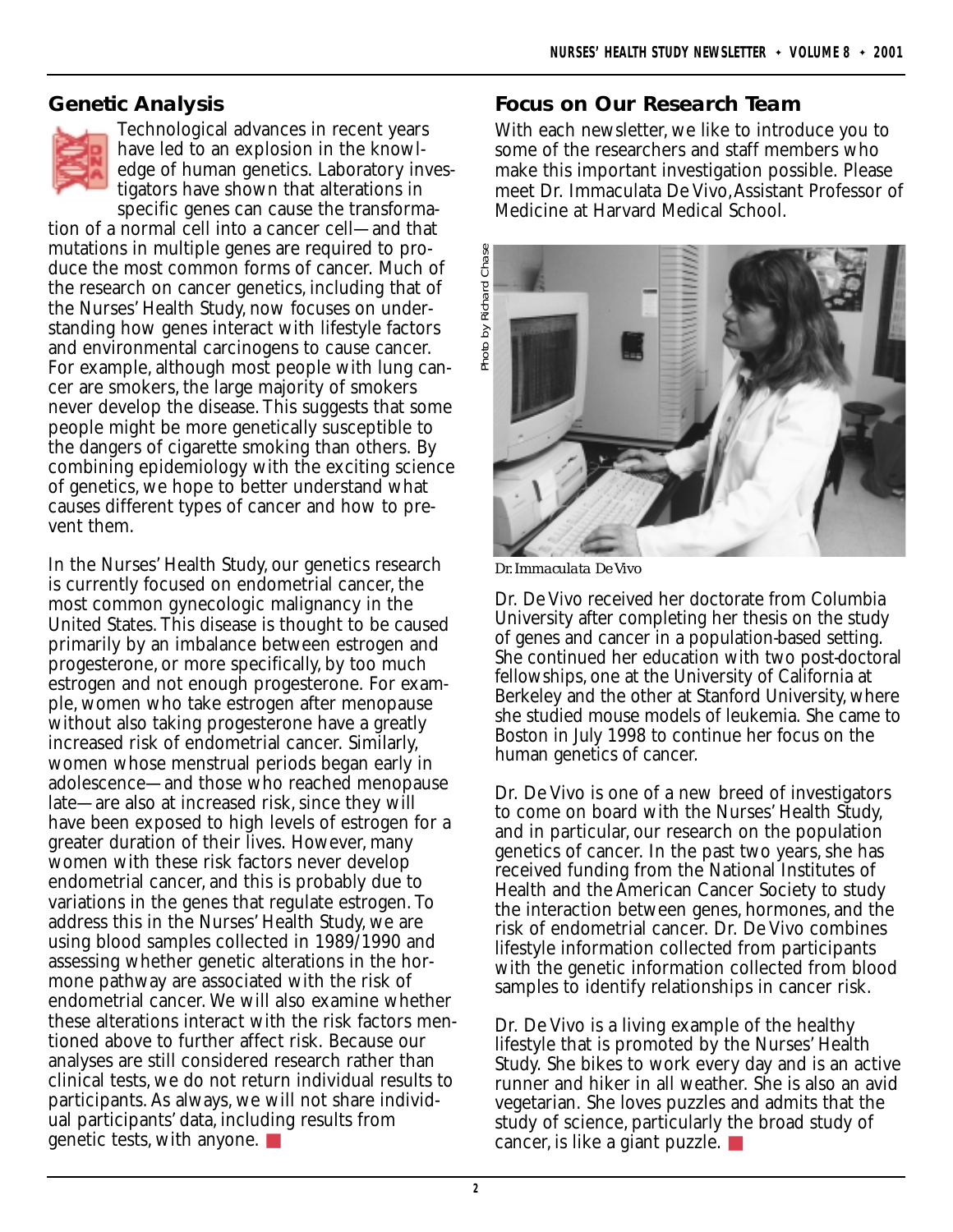#### **Healthy Women, Healthy Lives**



In celebration of the 25th anniversary of the Nurses' Health Study, we are pleased to announce the publication of *Healthy Women, Healthy Lives:A Guide to Preventing Disease from the Landmark Nurses' Health Study.* In this book, we gather together findings from our study and offer a summary of what is cur-

rently known about the major chronic diseases affecting women and ways to prevent them. Providing straightforward information, tips for making healthy changes, and practical advice from primary care providers, we hope this book will be a valuable guide for all women. It is only because of your tremendous commitment to the study that such a guide was possible.

Since we realize that many Nurses' Health Study participants will be interested in this book, we have worked with the publisher to secure a greatly discounted rate of \$15 (plus \$3.95 shipping and handling) for all Nurses' Health Study participants. The regular retail price will be \$26. You can order up to five copies at the discounted rate. We had hoped to provide a complimentary copy to each participant, but the cost would have been more than 3 million dollars. Any proceeds we receive from the sale of full-price copies will go into the Friends of the Nurses' Health Study fund to support further research and training.

#### **Nurses' Health Study participants:**

Please refer to the NHS newsletter we mailed you for details on how to order at this special rate.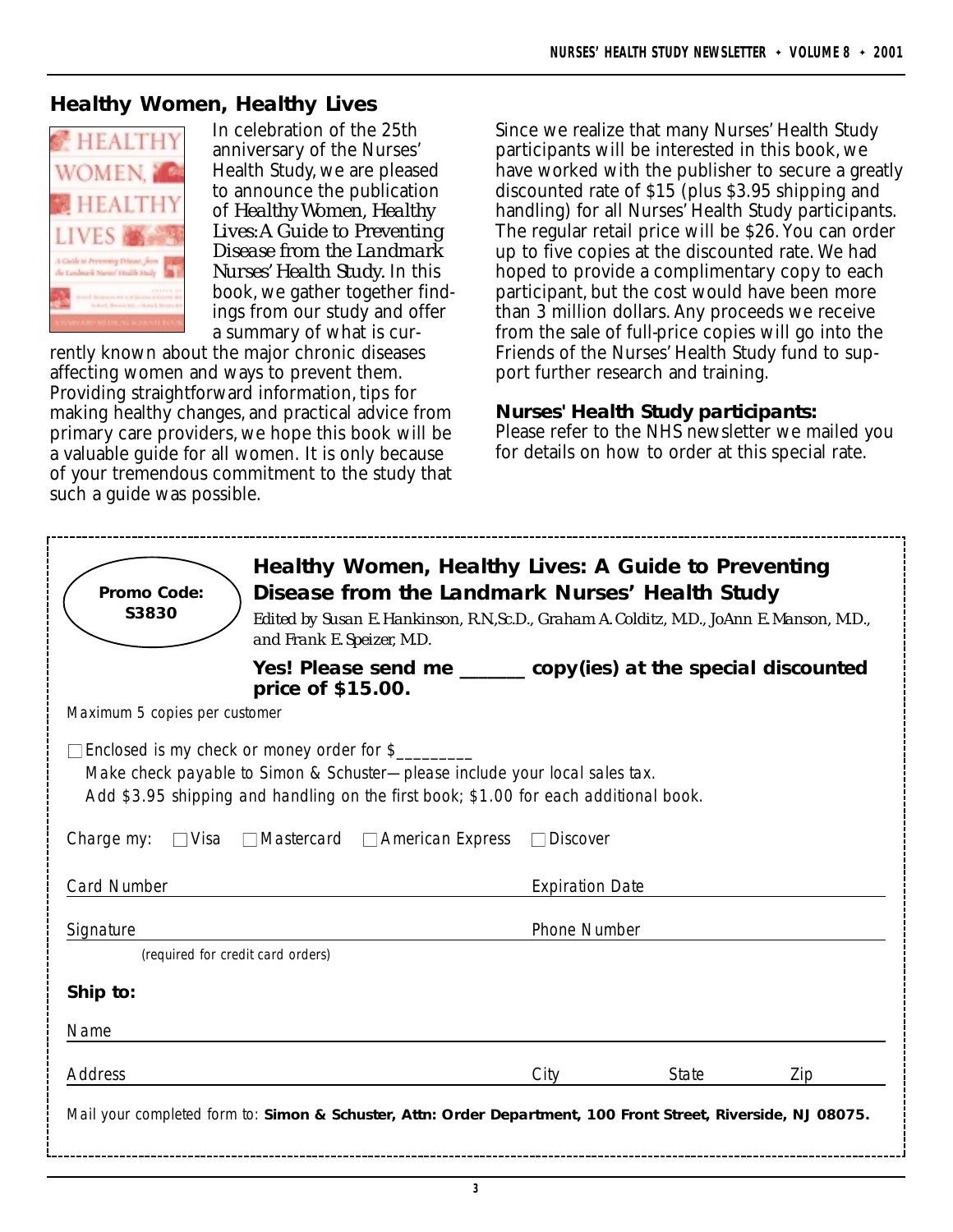# **Recent Findings**

# **Whole Grains, Ischemic Stroke, and Type 2 Diabetes**



Whole-grain foods tend to be rich in many nutrients and may also reduce the body's demand for insulin. In the Nurses' Health Study, women who ate at least one serving of whole grains a day had a 30 to 40 percent reduction in the risk of ischemic

stroke and a 25 percent reduction in the risk of type 2 diabetes. A serving of grains is equivalent to a slice of wheat bread or a cup of brown rice. We also found that refined grains, such as white bread and muffins, offered little to no benefit—and may even increase the risk of diabetes. (*Lui S et al. JAMA 2000; 284:1534–1540. Lui S et al.Am J Public Health 2000; 90:1409–15*)

#### **Glycemic Index and the Risk of Coronary Heart Disease**

The impact that a food has on blood glucose and insulin levels is estimated by its glycemic index. Foods with a high glycemic index (e.g., white bread) are converted to glucose quickly, while those with a low glycemic index (e.g., dried beans) are converted more slowly. A quick conversion causes both blood glucose and insulin to spike, and this can be bad for the heart.

In the Nurses' Health Study, we found that glycemic index had different effects on women's risk of heart disease depending on how much they weighed. Among lean women, there was no link between glycemic index and the risk of heart disease. Among overweight women, however, the risk of heart disease was twice as high among those who ate the most high glycemic index foods compared to those who ate the least. Why the difference between lean women and overweight women? Overweight women often have problems using their insulin efficiently. As a result, the insulin spikes caused by high glycemic index foods probably have a more dramatic impact than they would in leaner women who have normal insulin production.

(*Lui S et al.Am J Clin Nutr 2000;71;1455–61*)

# **Postmenopausal Hormones and Cognitive Function in Older Women**

A number of studies in animals have suggested that estrogen has important influences on the brain, particularly on those parts that affect learning and memory. To address this question in women, we

used data collected from participants age 70 and older and looked at memory in relation to postmenopausal hormone use. Overall, women who were using hormones (or had used them in the past) did not have better memory skills than women who had never used hormones. The only difference was that women on hormones had slightly better verbal skills.

(*Grodstein F et al. J Am Geriatr Soc 2000;48:746–52*)

# **Social Networks and Quality of Life**

New data from the Nurses' Health Study suggest that social networks may play an important role in enhancing women's quality of life. Among older women, we found that having close friends, relatives, and confidants predicted the maintenance of physical function. For example, not having a confidant was associated with the same loss in physical function that is associated with being a heavy smoker or being obese. We also found that women who were socially connected had a much higher quality of life after breast cancer than those who were socially isolated.

(*Michael Y et al. Qual Life Res 2000;8:711–22. Michael Y et al. Cancer 2000;89:2176–86*)

# **A Healthy Lifestyle and the Risk of Heart Disease**

Research has long shown that women can lower their risk of heart disease either by eating well, exercising regularly, or not smoking. While each of these behaviors can certainly lower risk by a moderate amount, combining them into an overall healthy lifestyle can yield even greater benefit. In the Nurses' Health Study, we found that 80 percent of heart disease cases could be prevented or delayed if women did not smoke cigarettes, were not overweight, exercised for half an hour a day, and maintained a healthy diet.

(*Stampfer M et al. N Eng J Med 2000;343:16-22*)

#### **Physical Activity and the Risk of Cardiovascular Disease**



Data from the Nurses' Health Study suggest that walking regularly can protect both healthy women and diabetic women from cardiovascular disease. We found that walking at a

pace of more than three miles an hour for at least one hour a week lowered the risk of stroke by about 30 percent among healthy women. The quicker a woman's pace was, the lower her risk. Results were similarly encouraging for diabetic women.

(*Hu F et al. JAMA 2000;283:2961–7. Hu F et al. Ann Intern Med 2001;134:96–105*) ■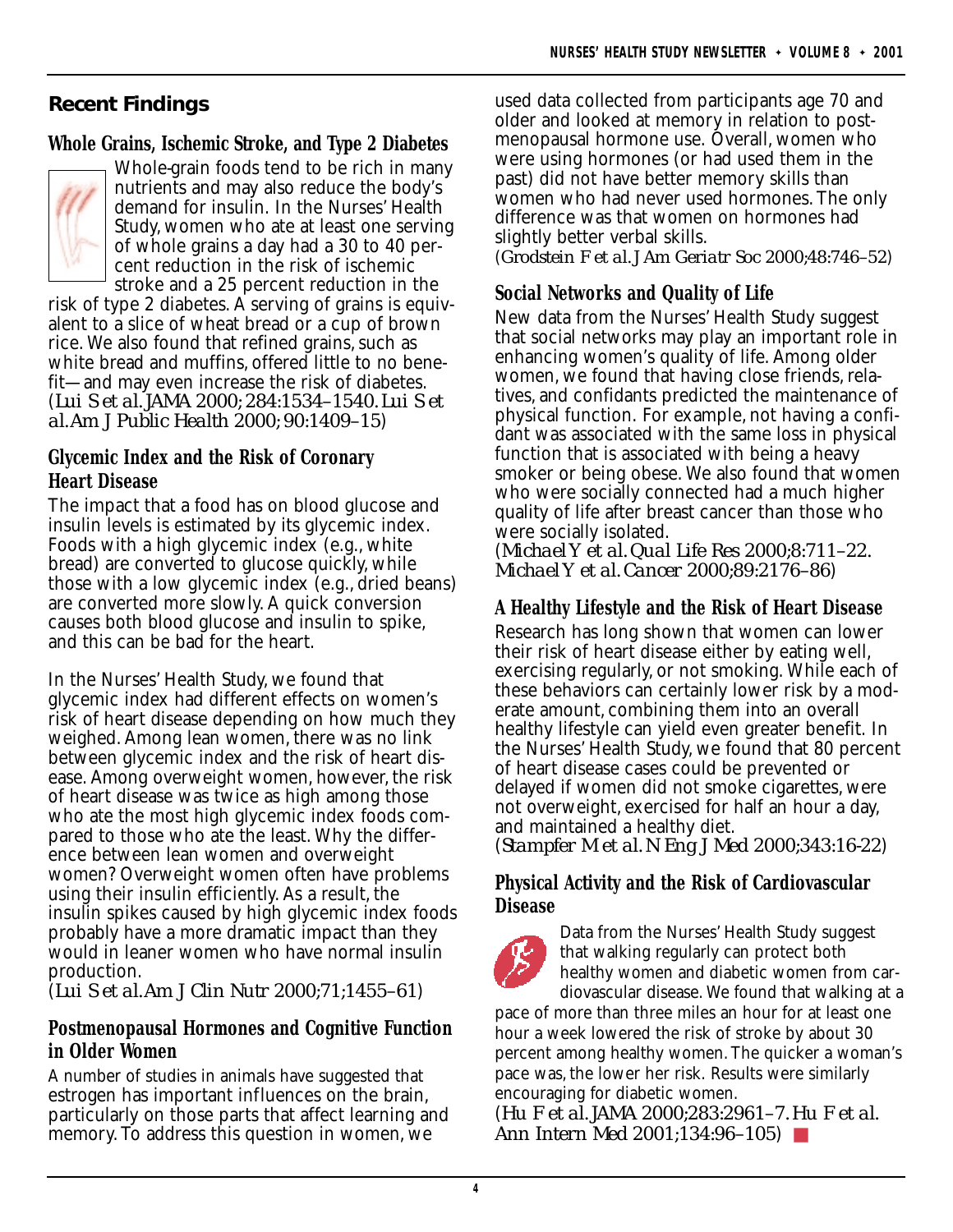# **New Directions and Ongoing Research**

# **Growing Up Today Study:**



As you may remember from a previous newsletter or because you have children participating, the Growing Up Today Study (GUTS) is our newest cohort study. It was started in 1996 and is comprised of approximately 17,000 girls and boys, who are now 14 to 19 years of age. Because ado-

lescents change so rapidly, the participants in GUTS complete questionnaires every year. So far the response rates have been good, but we realize that as participants move off to college or work, it will be more challenging to follow them with annual mailed questionnaires. As part of our ongoing effort to adapt new technology and develop new strategies to maintain or improve response rates, we have developed a web-based version of the GUTS questionnaire. This year, more than 20 percent of participants chose to complete the new on-line questionnaire instead of the paper form. Below we summarize some of the most recent findings from GUTS.

*Family Dinner and Diet Quality.* Approximately 43 percent of GUTS participants eat dinner with their families every night, while 17 percent do so only rarely. The older the participants are, the less frequently they eat dinner with their families. After taking age into account, we found that eating family dinner was associated with a healthier diet that included more fruits and vegetables and less fried food and soda. (*Gillman M et al.Arch Fam Med 2000;9:235–40*)

*Adolescent Cigar Use and Other Tobacco and Alcohol Use.* We found that cigar use was particularly high among the oldest adolescents in the study (age 15), with 11 percent of girls and 25 percent of boys having tried cigars. At all ages, the children who had tried cigars were more likely than their peers to have experimented with cigarettes, smokeless tobacco, and alcohol. They were also more likely to have used these substances excessively. For example, among both girls and boys, binge drinking was reported by 7 percent of those who had tried cigars and only 1 percent of those who had not. (*Frazier AL et al. Pediatrics 2000;106:E26*)

*Parental, Peer, and Media Influences on the Development of Weight Concerns and Frequent Dieting.* Among both girls and boys, we found that the heavier children were the most likely to become

concerned with their weight and begin dieting frequently. In addition, some of the leanest girls also became concerned and began dieting. Although some weight concern might be appropriate among overweight children, and diets might even be advisable for these children, extreme concern with weight is never healthy, regardless of one's age or weight. Notably, we found that weight concerns were linked with both media and parental influences. Independent of age and weight, children who were making a lot of effort to look like same-sex figures in the media were 2 to 3 times more likely than their peers to become very concerned with their weight. Moreover, both girls and boys who reported that their thinness/lack of fat was important to their father were 2 to 3 times more likely than their peers to become constant dieters. (*Field AE, et al. Pediatrics 2001:107(1):54-60*) ■

# **Second Blood Collection for Nurses' Health Study Participants:**



We want to thank the thousands of women who contributed samples of blood and urine in the past ten years. These samples have been and continue

to be an incredible resource for investigating the role of plasma markers (such as hormone or nutrient levels) and genetic markers in the development of disease in women. We are currently collecting a second blood sample from Nurses' Health Study participants who provided a first sample in 1989–90. These second samples will allow us to study how changes in plasma markers are associated with healthy aging. We have received an overwhelming response to this new sample collection and are extremely grateful for your willingness to participate. If you provided a blood sample ten years ago but have not yet received an invitation to participate in this new effort, you will hear from us soon. Thank you again for your continued dedication to the study. ■

# **Asthma and Chronic Obstructive Pulmonary Disease:**

Asthma and COPD are increasingly common problems among women in the United States. In July 2000, we were funded to investigate how lifestyle and diet might influence women's risk of these two respiratory diseases. This work will continue for several years but has already provided some interesting results. Early findings indicate that even among nurses, there is a tendency to under-treat these two conditions. Also, we have confirmed an earlier finding that overweight women have an increased risk of asthma. ■